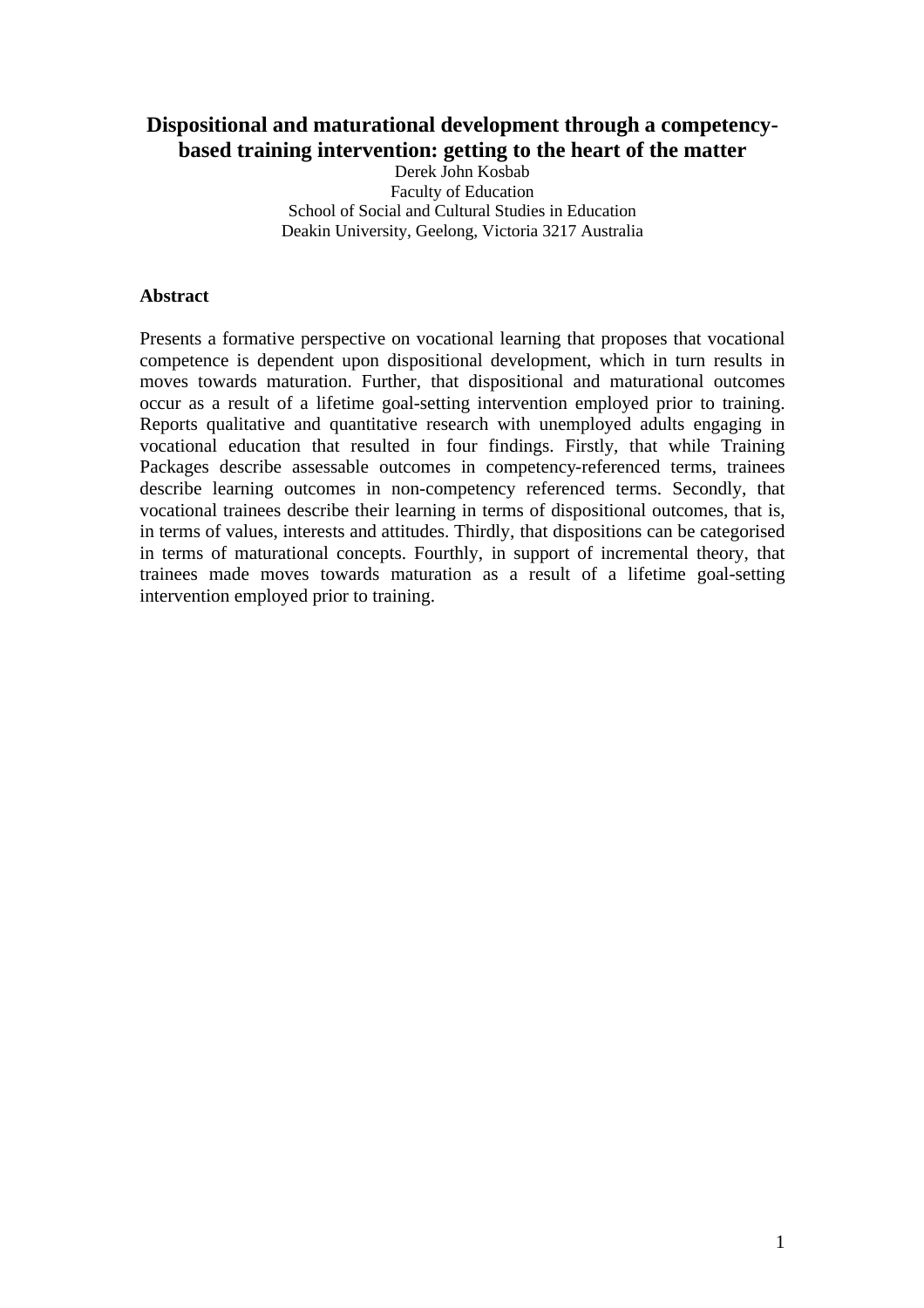#### **Introduction**

In Australia, the delivery mechanism used to deliver vocational training is labelled competency-based training (CBT). Despite extensive use of CBT little empirical research has been undertaken on its consequences for many of the stakeholders involved (James 2001) and few evaluative studies have investigated the degree to which CBT achieves its stated aims and objectives (Harris 1996). In particular, there is little published research on the outcomes and benefits for individuals; and, a paucity of research which uses the views of the participants involved in vocational training. As well, although Billet (2001) published strategies for effective workplace-based vocational learning, less research has been published on classroom-delivered vocational education using CBT. The present research addresses those needs, and in the face of much criticism of CBT, considers the effectiveness of classroom-delivered CBT as a delivery methodology for vocational training.

The underlying theme of the research is intra-individual change (Bandura 1991) and the malleability of human attributes. The question addressed is: are human attributes static and unchangeable as suggested by entity theory, or dynamic and malleable as argued by incremental theory (Dweck 1996). The research follows on from Mulcahy (2000) who notes that CBT used to deliver vocational training in Australia has become a platform for a number of different models of training in which the success of CBT 'appears to rely heavily upon the expertise and professional judgement of practitioners, in reinterpreting and supplementing the standard training programme where necessary' (James 2001, p. 320). Similarly, Salas and Cannon-Bowers (2001) note that considerable research has been conducted into the factors which assist trainees to optimise the benefits of training with the finding that these factors are usually interventions employed before training. The training supplement reported in this paper is a pre-training intervention labelled lifetime goal-setting. In the present research, quantitative results for the treatment group who received the lifetime goalsetting intervention prior to training showed significant moves towards maturation while the group not exposed to the pre-training intervention made lesser and nonsignificant moves towards maturation.

As a result of both the quantitative and qualitative findings, the researcher presents a formative perspective on vocational learning which proposes that vocational competence is dependent upon dispositional development, which in turn, results in moves towards maturation. Further, that moves towards dispositional and maturational development are increased as a result of the goal-setting intervention prior to training. Due to publishing constraints, the paper opens with an extremely brief and selective overview of the relevant literature followed by the research methods, findings and discussion.

# **Relevant literature**

# *Workplace knowledge and vocational competence*

An important feature of a successful enterprise is to have employees who can effectively perform relevant vocational tasks. For this reason, employers are interested in identifying the source of individual high levels of competent performance (Billett 2001). Cognitive theorists propose that individual knowledge, the basis for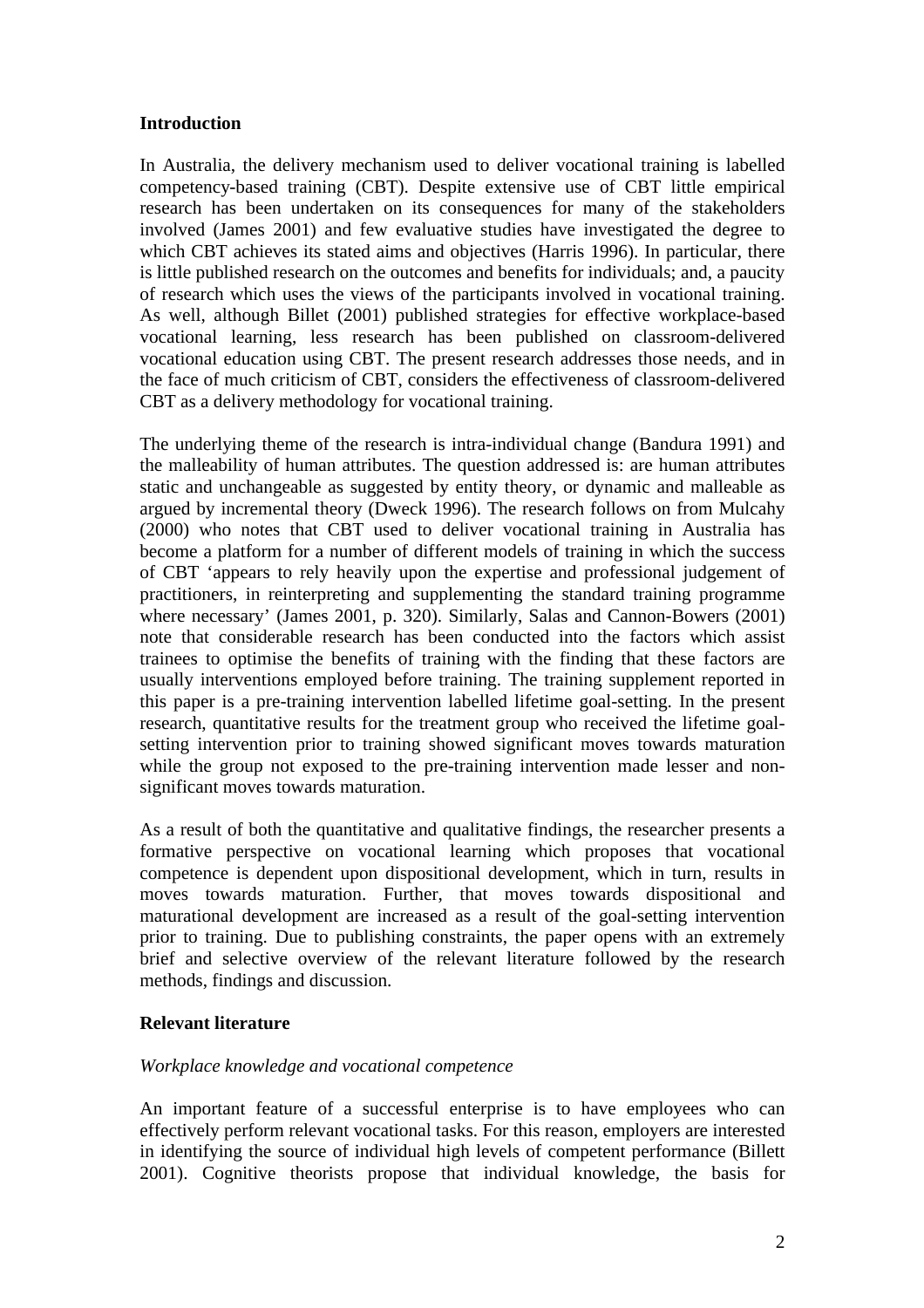competence, resides in memory. In addition, that vocational knowledge exists in different forms described as cognitive structures. Billett (2001) identifies three forms of cognitive structures. First, conceptual forms of knowledge comprised of facts, information, propositions, assertions and concepts (Billett 2001). Conceptual knowledge is also referred to as propositional knowledge (Billett 2001), declarative knowledge (Anderson 1982), and 'knowledge that' (Billett 2001, p. 51). Second, procedural forms of knowledge. This is the knowledge individuals use to act and is referred to as 'know how' (Anderson 1982). 'Know how' comprises the techniques, skills and abilities needed to secure goals (Stevenson 1994).

Billett (2001) argues that conceptual and procedural knowledge determines competence; but, Billett also suggests that these structures do not fully explain vocational behaviours. For example, it can be asked how the caring and attentive behaviours of a pharmacist towards clients can be explained above the expected conceptual and procedural knowledge needed to fill prescriptions. Hence, the third form of cognitive structure is argued to be dispositional knowledge which underpins conceptual and procedural knowledge (Billett 2001). Dispositions are comprised of vocationally related attitudes, values, affect, interests and identity (Prawat 1989) and in motivational theory, dispositions account for the disparity between what individuals are capable of doing and what they actually do (Dweck & Elliott 1983). Further, Perkins, Jay and Tishman (1993) regard dispositions as individual tendencies to put capabilities into action. Dispositions also fall into the category of vocational attributes which include a variety of generic, key and employability skills as well as other qualities and attitudes (OVAL Research Working Paper 03-12 2003, p. 3).

#### *Dimensions of maturation*

Knowles (1990) argues that as individuals mature, their need and capacity to be selfdirecting and their need to organise their learning around life problems steadily increases in the period from infancy to pre-adolescence; and, rapidly increases during adolescence: 'the need to be increasingly self-directing continues to develop organically' (Knowles 1990, p. 55). In fact, researchers studying healthy adult development now assume maturation continues throughout the life span (Levinson 1986). Following leads from psychological literature on adult maturation Knowles nominates a list of critical dimensions considered to be associated with the processes of individual maturation:

| <b>FROM</b>             | <b>TOWARD</b>            |  |
|-------------------------|--------------------------|--|
| Dependence              | Autonomy                 |  |
|                         |                          |  |
| Passivity               | Activity                 |  |
| Subjectivity            | Objectivity              |  |
| Ignorance               | Enlightenment            |  |
| Small abilities         | Large abilities          |  |
| Few responsibilities    | Many responsibilities    |  |
| Narrow interests        | <b>Broad</b> interests   |  |
| <b>Selfishness</b>      | Altruism                 |  |
| Self-rejection          | Self-acceptance          |  |
| Amorphous self-identity | Integrated self-identity |  |
| Focus on particulars    | Focus on principles      |  |
| Superficial concerns    | Deep concerns            |  |
| Imitation               | Originality              |  |
| Need for certainty      | Tolerance for ambiguity  |  |
| Impulsiveness           | Rationality              |  |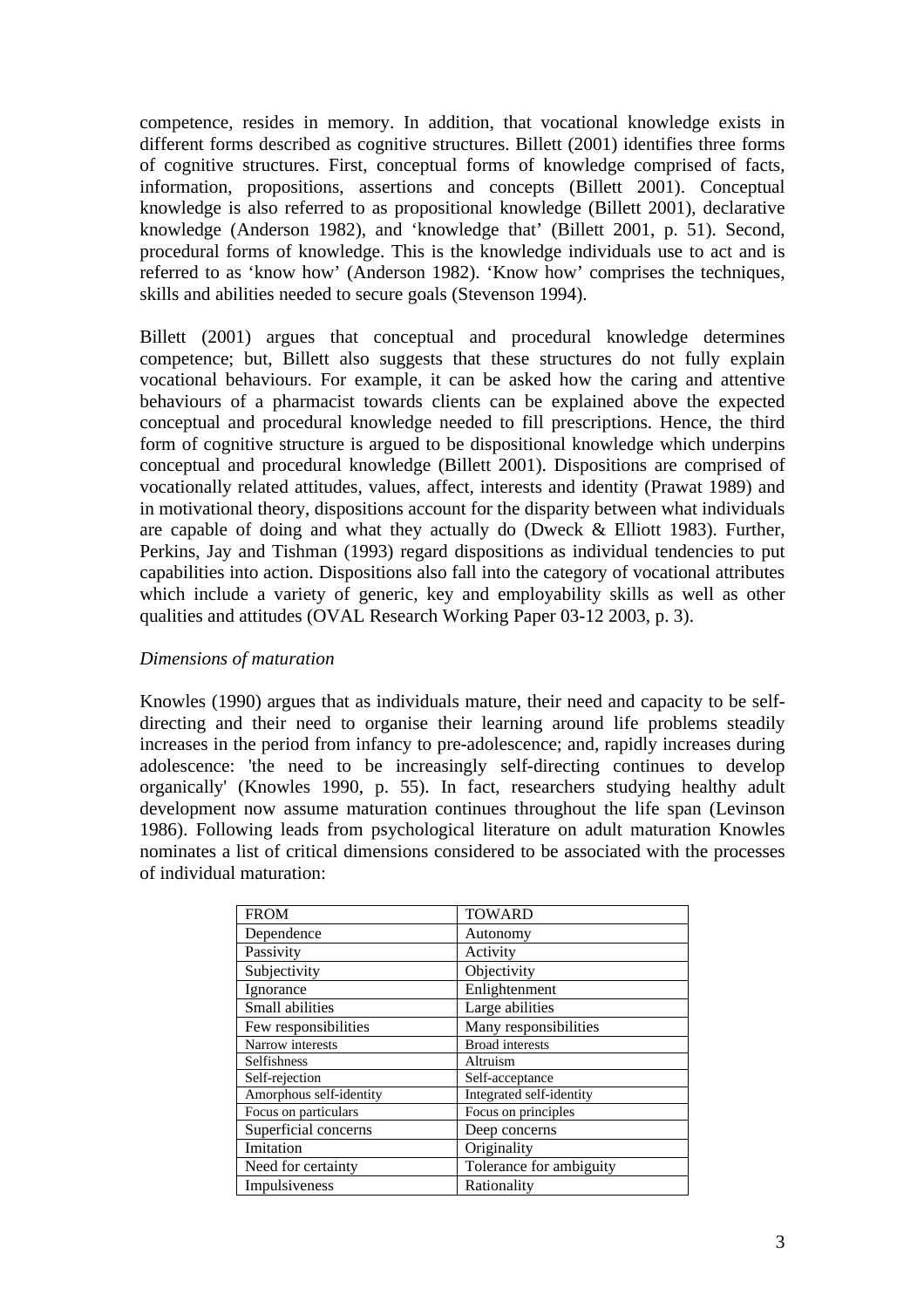#### **Figure 1: Dimensions of maturation (Knowles 1996, p. 29).**

Knowles argues that for young children, the dimensions on the left-hand side of the scale are appropriately descriptive; and, that as maturity develops there is a move towards the dimensions on the right-hand side of the scale. Further, that the dimensions describe directions of growth, not absolute states to be achieved. An implication of Knowles' multidimensional theory of maturation is that every educational activity can provide maturation opportunities for each individual in several dimensions since dimensions of maturation are interdependent (Knowles 1996). In the movement from childhood dependence towards adult autonomy Knowles (1996) claims that every experience that moves an individual away from dependence is educational. Thus to be effective in learning, one of the roles of adult educators is to remove student dependence on teachers. Heath (1977, p. 41) argues that 'to further a person's competence, one should find ways to enhance his (sic) maturity.'

#### *Goal-setting theory*

A common view disseminated by contemporary personality theorists is that human behaviour is organised around the pursuit of goals (Bandura 2001; Elliott & Dweck 1988; Pervin 1989). Also, a growing body of research in cognitive science, psychology and education supports the view that learning is largely a goal-directed process. As well, the operation of goals continues to be a central concern in motivation theory (Appelbaum and Hare 1996).

Goal setting is defined as a 'desirable state of future affairs one intends to attain through action' (Kruglanski 1996, p. 599). Similarly, goal constructs are defined as representations of future states accompanied by desire or affect (Pervin 1989). Other theorists use terms that undoubtedly refer to goals, for example: personal strivings (Emmons 1986), personal projects (Little 1983), current concerns (Klinger 1975), possible selves (Markus & Nurius 1986), self guides (Higgins 1996), visualised futurities (Bandura 1991), life mission (Kroth & Boverie 2000), personal strivings (Emmons 1986), life tasks (Cantor & Kihlstrom 1987), and goal orientation: 'the mental framework used by individuals to interpret and behave in learning- or achievement-oriented activities' (Salas & Cannon-Bowers 2001: 479). Regardless of the term used, all goal terms are built on the foundational idea that goals direct and energise behavioural and attitudinal activities through the provision of meaning for actions and lives. Hewitt (1995, p. 165) noted: 'Goal setting is very important when instructing adults. Adult learners are better able to state how they learn and are more aware of what their learning needs are.'

The importance of goal setting to life outcomes is illustrated by the finding that apart from simple ability, and sometimes luck, the most important determinant for success in life is self-management (Baumeister 1996, p. 37). Baumeister, Heatherton and Tice (1993) found that two people may have similar intelligence and abilities but one may achieve far greater success in life by setting goals effectively and ensuring that they are achieved. As well, goal-setting is similar to opportunity centred learning (Rae 2003, p. 542) in which 'people recognise their world as an opportunity-rich environment, in which they face the constant challenge of investigating, making sense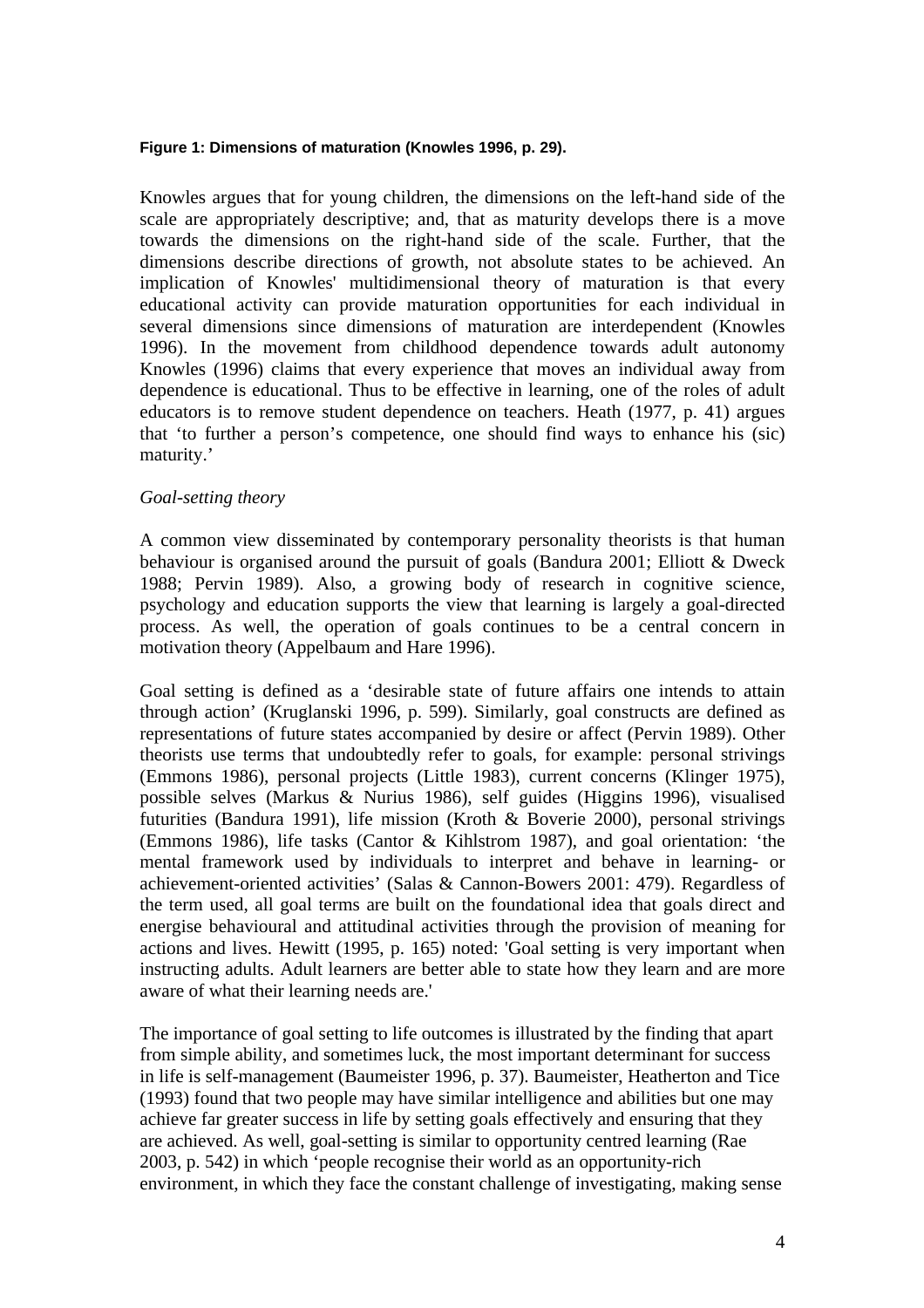of, selecting and acting on opportunities.' A view on why goal-setting works comes from the German action-theory oriented approach to human motivation of Gollwitzer (1996) who argues that planning helps to alleviate crucial volitional problems of goalachievement, such as being easily distracted or giving up in the face of difficulties.

### *Lifetime goal-setting*

A qualitative exploratory study by Kroth and Boverie (2000) suggests that adult educators can improve learning processes by providing means for learners to understand their life mission and how it relates to their own learning. Also that life mission explication can support a change in learning experience from being teacherdirected towards being student-directed. Importantly, Kroth and Boverie argue that the stronger and more focussed a person's life mission, the stronger and more focussed the learner's self direction. Further, that life directions provide the focus for learning and the motivation to pursue it (Kroth & Boverie 2000, p. 143).

Research reveals that individuals can derive additional volitional benefits from planning as a result of the '*implemental mind-set*' (Gollwitzer 1996, p. 307). In Gollwitzer's (1996) view, mind-sets are general cognitive orientations towards problem solving that enable individuals to plan executable behaviours that are stable and generalise across situations. In Gollwitzer's view, mind-sets lead to efficient goal achievement. Meichenbaum and Biemiller (1998, p. 148) argue that when students are goal-oriented they are 'much more likely to engage in deliberate practice, to intentionally plan and self-monitor their performance, and to persist in the face of failure and frustration.'

# **Qualitative research method and findings**

One-to-one interviews and two semi-structured focus groups were conducted over the research period. The focus of investigation was to identify participants' perceptions of their competency learning outcomes. The one-to-one interviews were tape-recorded and later transcribed for analysis. During focus groups, as individual trainees vocalised perceptions of their competency learning outcomes the researcher wrote key words or sentences describing outcomes onto butcher-paper. Then, the group was asked how many of them in the group felt that they had achieved similar outcomes. In this way, trainee competency outcomes, expressed in their own terms, were able to be totalled for analysis.

Analysis of the transcribed recordings and researcher' notes from the focus group discussions revealed that trainee competency outcomes could be classified under the three general dispositional headings suggested by Billett (1997) based on work by Nunnally (1967): values, interests and attitudes. Nunnally defined values as life goals and ways of life; interests as preferences for particular activities; and, attitudes as positive or negative feelings about things.

While classroom delivered vocational training typically delivers technical skills, knowledge and concepts, with an emphasis on the development of cognitive skills (DfEE 1996) and provides the basic building blocks of competence for intending workers (Dymock & Gerber 2002), trainees in this research described the outcomes of their training in quite different terms. Trainees described the outcomes of their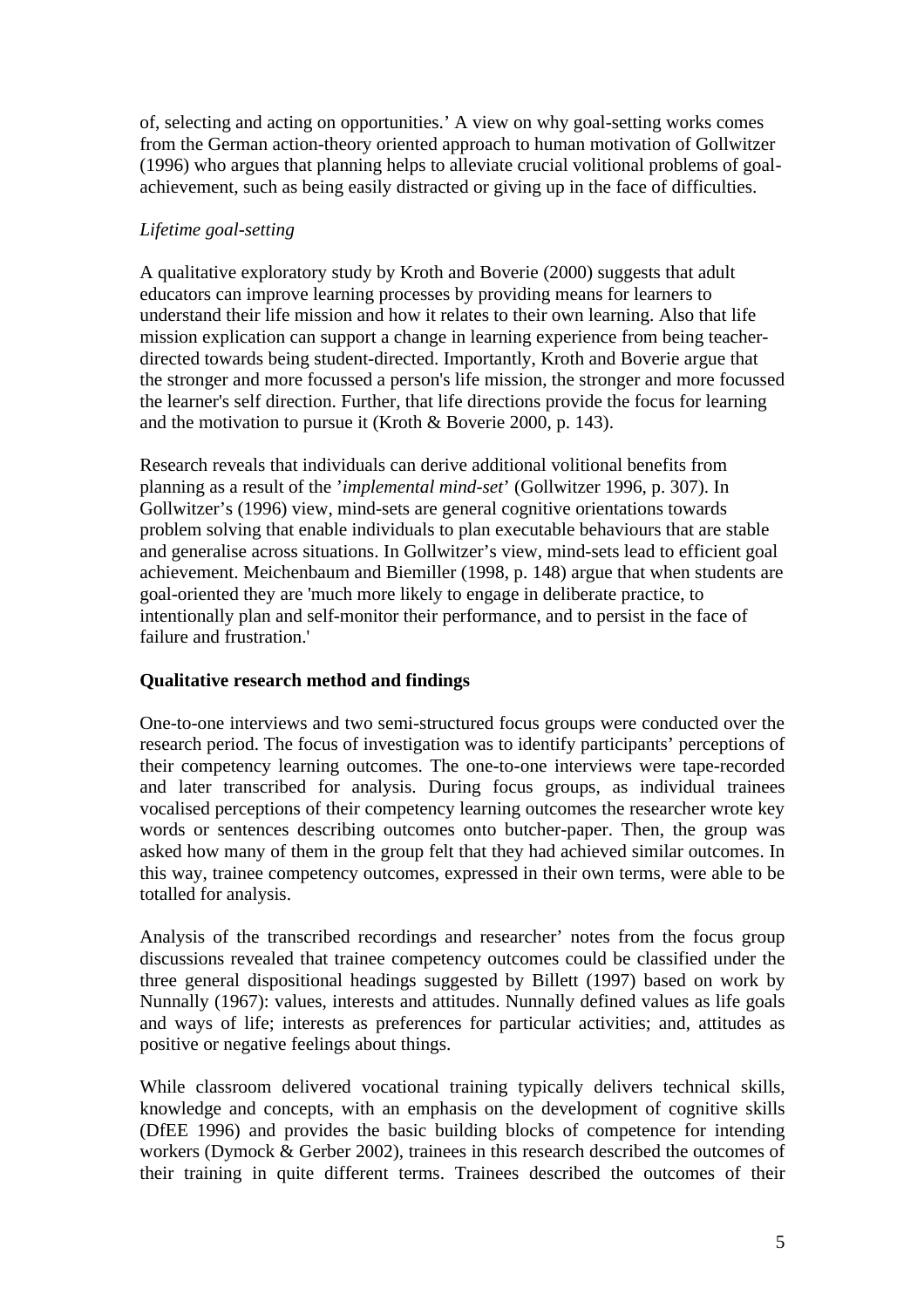vocational training in non-competency referenced terms that were dispositional in nature. The importance of dispositional skills to the actual performance of vocational skills should not be underestimated since Billett (1997, p. 5) argues that 'both the conscious and unconscious deployment of concepts and procedures have dispositional underpinnings.'

Further analysis of the qualitative results revealed that the dispositional outcomes described by trainees could also be categorised in relation to Knowles (1970) dimensions of maturation. In the figure below, trainee non-competency referenced dispositional responses appear in regular font with an appropriate maturational dimension underneath in *Bold Italics.* The figures in parenthesis represent the number of times a non-competency referenced outcome was reported by participants.

| <b>VALUES</b>                             | <b>INTERESTS</b>                                | <b>ATTITUDES</b>                              |
|-------------------------------------------|-------------------------------------------------|-----------------------------------------------|
| increased capacity for planning and       | an increased interest in customer-service       | increased confidence (37)                     |
| goal-setting (35)                         | orientations (27)                               | <b>Self-rejection towards Self-acceptance</b> |
| <b>Dependence towards Autonomy</b>        | <b>Selfishness towards Altruism</b>             |                                               |
| a more determined stance (23)             | increased interest in health and education      | feeling more positive (32)                    |
| <b>Superficial concerns towards Deep</b>  | (24)                                            | Self-rejection towards Self-acceptance        |
| concerns                                  | Narrow interests towards Broad interests        |                                               |
| a increased focus towards ethics and      | more interest in state and federal              | more considered approach to decisions         |
| the environment (17)                      | government issues and initiatives (19)          | and actions (32)                              |
| <b>Narrow interests towards Broad</b>     | <b>Narrow interests towards Broad interests</b> | <b>Impulsiveness towards Rationality</b>      |
| interests                                 | narrow                                          |                                               |
| fairness in dealing with others (11)      | less interest in watching television and more   | improved concept of self (28)                 |
| Selfishness towards Altruism              | interest in reading about business (13)         | <b>Self-rejection towards Self-acceptance</b> |
|                                           | Narrow interests towards Broad interests        |                                               |
| more willing to take on additional        | a more balanced view towards family,            | feeling more enthusiastic (23)                |
| responsibilities and accept personal      | business and further education (11)             | Self-rejection towards Self-acceptance        |
| responsibility for actions (11)           | <b>Narrow interests towards Broad interests</b> |                                               |
| Few responsibilities towards Many         |                                                 |                                               |
| responsibilities                          |                                                 |                                               |
| honesty in dealing with others (9)        | more interest in stockmarket activities (8)     | increased independence (21)                   |
| <b>Selfishness towards Altruism</b>       | <b>Narrow interests towards Broad interests</b> | Dependence towards Autonomy                   |
| a willingness to more positively          |                                                 | increased activity (18)                       |
| consider empirical evidence rather        |                                                 | Passivity towards Activity                    |
| than anecdotal data (5)                   |                                                 |                                               |
| <b>Subjectivity towards Objectivity</b>   |                                                 |                                               |
| <b>Focus on particulars towards Focus</b> |                                                 |                                               |
| on principles                             |                                                 | being a better listener (17)                  |
|                                           |                                                 | developing more reliability (16)              |
|                                           |                                                 |                                               |
|                                           |                                                 | <b>Dependence towards Autonomy</b>            |
|                                           |                                                 | more disciplined (16)                         |
|                                           |                                                 | <b>Dependence towards Autonomy</b>            |
|                                           |                                                 | being less critical of others (13)            |
|                                           |                                                 | capable of being organised (11)               |
|                                           |                                                 | Dependence towards Autonomy                   |
|                                           |                                                 | better idea of who I am and my place in       |
|                                           |                                                 | the world $(9)$                               |
|                                           |                                                 | Amorphous self-identity towards               |
|                                           |                                                 | <b>Integrated self-identity</b>               |
|                                           |                                                 | more tolerance of situations that are not     |
|                                           |                                                 | clear cut (7)                                 |
|                                           |                                                 | <b>Need for certainty towards Tolerance</b>   |
|                                           |                                                 | of ambiguity                                  |
|                                           |                                                 | being more considerate (6)                    |
|                                           |                                                 | <b>Selfishness towards Altruism</b>           |

#### **Figure 2: Classification and frequency of trainee' dispositional responses categorised in relation to Knowles dimensions of maturation.**

The qualitative research resulted in three findings. First, that while Training Packages describe assessable outcomes in competency-referenced terms, trainees describe learning outcomes in non-competency referenced terms. Second, qualitative data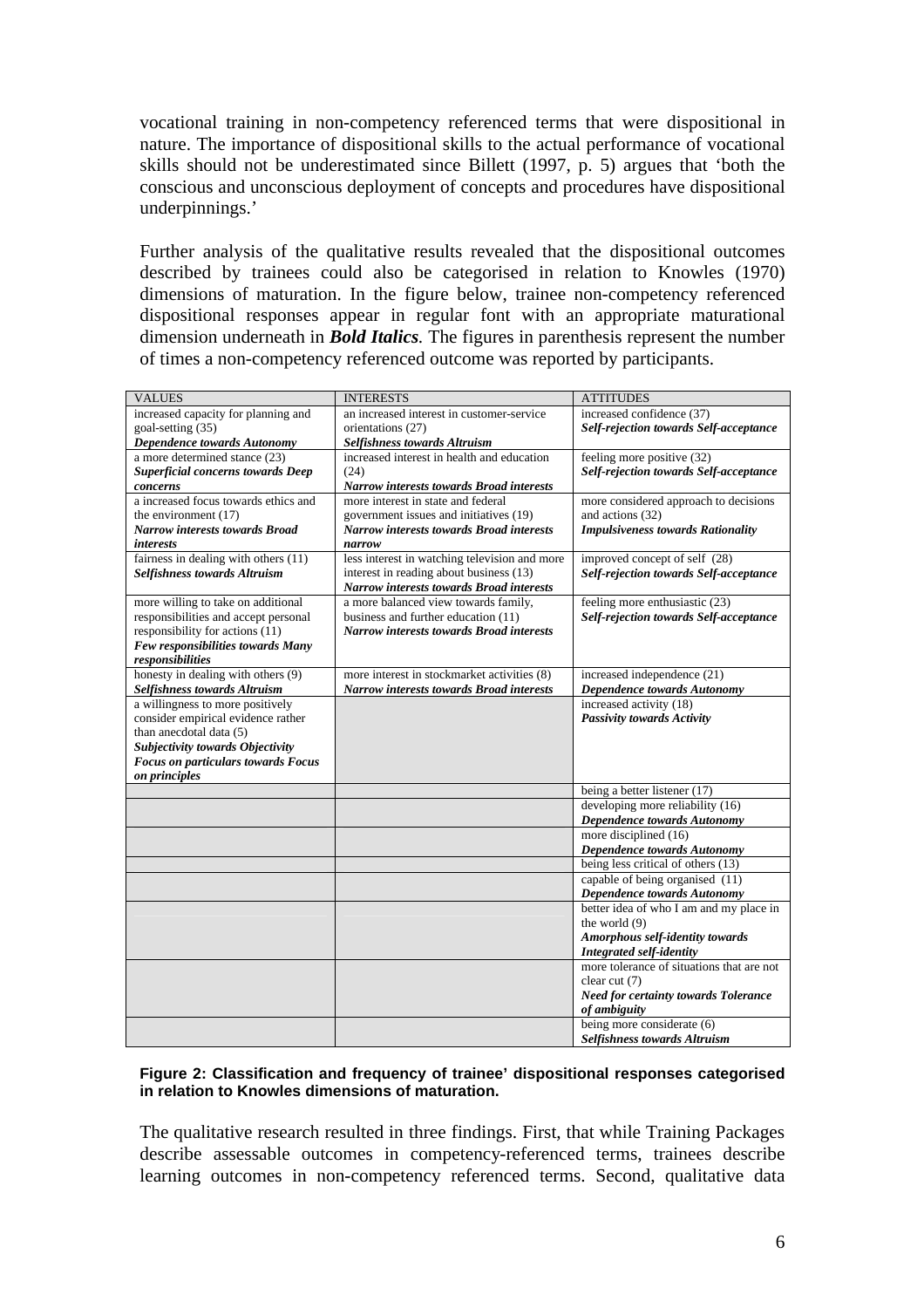revealed that vocational trainees describe their learning in terms of dispositional outcomes; that is, in terms of values, interests and attitudes. Third, that for analytical purposes, dispositions can be categorised in terms of maturational concepts.

### **Quantitative research method and findings**

To explore the extent of moves towards maturation as a non-competency referenced outcome of CBT methodology and the lifetime goal-setting intervention prior to training, the researcher adapted Knowles' (1970) dimensions of maturation (DOMS) in three ways so that trainees could self-assess each dimension. Firstly, each dimension of maturation was worded in first-person to enable it to be understood by a broad range of trainees. Secondly, the dimension 'amorphous to integrated selfidentity' in Knowles original scale was omitted since it was considered to be too difficult a concept for trainees to self-evaluate. Thirdly, dimensions 4, 5, 8, 9, 10, 12 and 14 were reverse ordered to reduce respondent cheating. The adapted (DOMS) which was presented to trainees for self-completion prior to, and following course completion appears below in Figure 3:

|     | I tend to be dependent; that is, I rely on | I tend not to be dependent on others for     |
|-----|--------------------------------------------|----------------------------------------------|
|     | others for income and/or making            | income and/or making decisions and/or        |
|     | decisions and/or taking action.            | taking action.                               |
| 2.  | I tend to be passive. I do little physical | I tend to be active physically and/or        |
|     | and/or mental exercise.                    | mentally.                                    |
| 3.  | I tend to hold on to my own views.         | I tend to take into account the views of     |
|     |                                            | others.                                      |
| 4.  | I tend to be informed about many issues    | I tend to be uninformed about many           |
|     | which affect me and the society to which   | issues which affect me and the society to    |
|     | I belong.                                  | which I belong.                              |
| 5.  | I have extensive abilities.                | I have few abilities.                        |
| 6.  | I have few responsibilities in relation to | I have many responsibilities in relation to  |
|     | my own welfare and/or the welfare of       | my own welfare, and/or the welfare of        |
|     | others.                                    | others.                                      |
| 7.  | I have a narrow range of interests.        | I have a wide range of interests.            |
| 8.  | I tend to contribute towards the wider     | I tend to be selfish.                        |
|     | good.                                      |                                              |
| 9.  | I tend towards self-acceptance.            | I tend towards self-rejection                |
| 10. | I tend to focus on principles.             | I tend to focus on particulars.              |
| 11. | I tend to have superficial concern for     | I tend to have deep concern for issues and   |
|     | issues and events unless they directly     | events even when they don't directly         |
|     | involve me.                                | involve me.                                  |
| 12. | I tend to think and/or behave in original  | I tend to imitate others in the ways I think |
|     | ways.                                      | and/or behave.                               |
| 13. | I tend to have a need for certainty.       | I can tolerate uncertainty                   |
| 14. | I tend to think and/or behave rationally.  | I tend to think and/or behave impulsively    |

#### **Figure 3: Dimensions of Maturation Scale (DOMS) (adapted from Knowles 1970).**

Trainee' results were converted into quantitative data by numbering each dimension from 1 on the left-hand side of the Likert scale to 5 on the right-hand side of the scale. This procedure converted respondent' ticks into a minimum point score of 14 points and a maximum total of 70 points. Scores were statistically analysed using repeatedmeasures ANOVA. Repeated-measures ANOVA compares actual differences in scores against differences expected by chance and is considered to be powerful since it eliminates individual differences (Gravetter & Wallnau 1996).

Female respondent' aggregate point scores indicated an average increase of 6.1 points between Pre-course and Post-course measurement. Repeated-measures analysis of variance revealed a significant move towards maturation in female trainees over the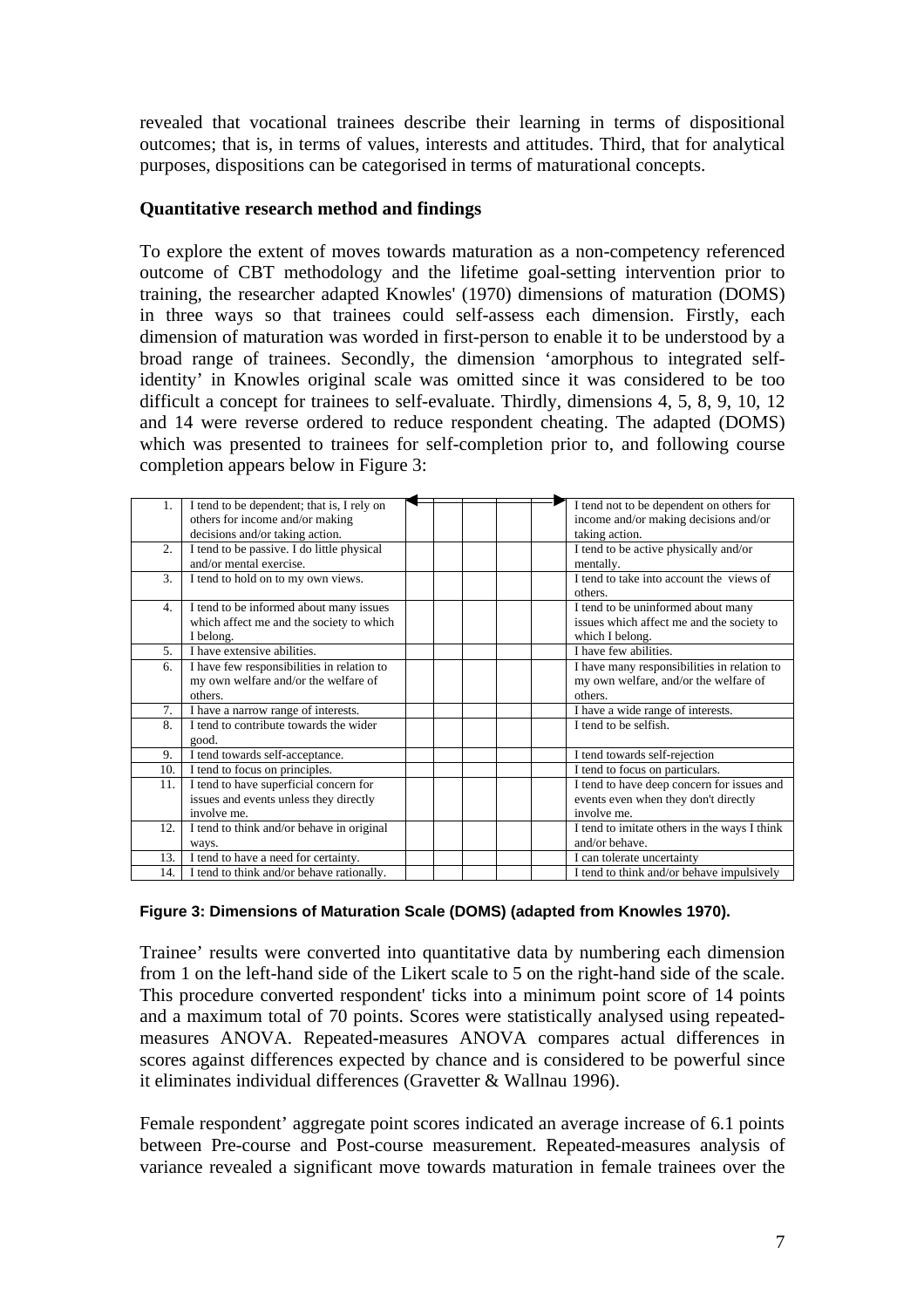six to eight week period of the course,  $F(1, 30) = 10.4$ ,  $p < .01$ . Aggregate point scores for 5 male respondents showed an average increase of 11 points between Precourse and Post-course measurement. Repeated-measures analysis of variance revealed that there was a significant move towards maturation in male trainees over the six to eight week period of the course,  $F(1, 4) = 20.8$ ,  $p < .01$ .

The combined results for females and males indicated that the 36 respondents recorded an average increase in maturation of 6.8 points on the DOMS,  $F(1, 35) =$ 16.2,  $p < 0.01$ . As a result of the findings, it is concluded that trainees in this study made moves towards maturation as a result of the lifetime goal-setting intervention utilised prior to training commencement. This finding has important ramifications for all future VET/CBT trainees since it is the researcher's formative theory – based on Billett's (1997) argument that the effective performance of vocational concepts and procedures has dispositional underpinnings - that maturation is a subset of competence in every skill domain.

# **Discussion**

The research with unemployed adults engaging in vocational education resulted in four findings. Firstly, that while Training Packages describe assessable outcomes in competency-referenced terms, trainees describe learning outcomes in non-competency referenced terms. Secondly, vocational trainees describe their learning in terms of dispositional outcomes, that is, in terms of values, interests and attitudes. Thirdly, dispositions can be categorised in terms of maturational concepts. Fourthly, in support of incremental theory (Dweck 1996), trainees made moves towards maturation as a result of a lifetime goal-setting intervention employed prior to training.

As a result of these findings the researcher concludes that vocational competence is dependent upon dispositional development, which in turn, results in moves towards maturation. Further, that dispositional and maturational outcomes occur as a result of a lifetime goal-setting intervention employed prior to training. These findings have important ramifications for all future VET/CBT trainees since it is the researcher's formative theory – based on Billett's (1997) argument that the effective performance of vocational concepts and procedures has dispositional underpinnings - that maturation is a subset of competence in every skill domain.

Due to the difficulty involved with separating the effects of interacting variables there remains a lingering doubt that the positive findings of the research did not eventuate as a result of lifetime goal-setting as such, but rather, as a result of latent functions of participating in the vocational education since Jahoda (1981) argues that there are five latent functions of employment that are psychologically beneficial. In the present reported research all five latent functions of employment may have been experienced by each trainee as a result of their course participation. For example, class-based course attendance imposed time structure on the days and weeks, increased social contact and participation, engendered goals and purposes to be pursued, provided each unemployed adult trainee with a new status, that of vocational trainee; and, involved each individual with the enforced activities associated with successful course completion.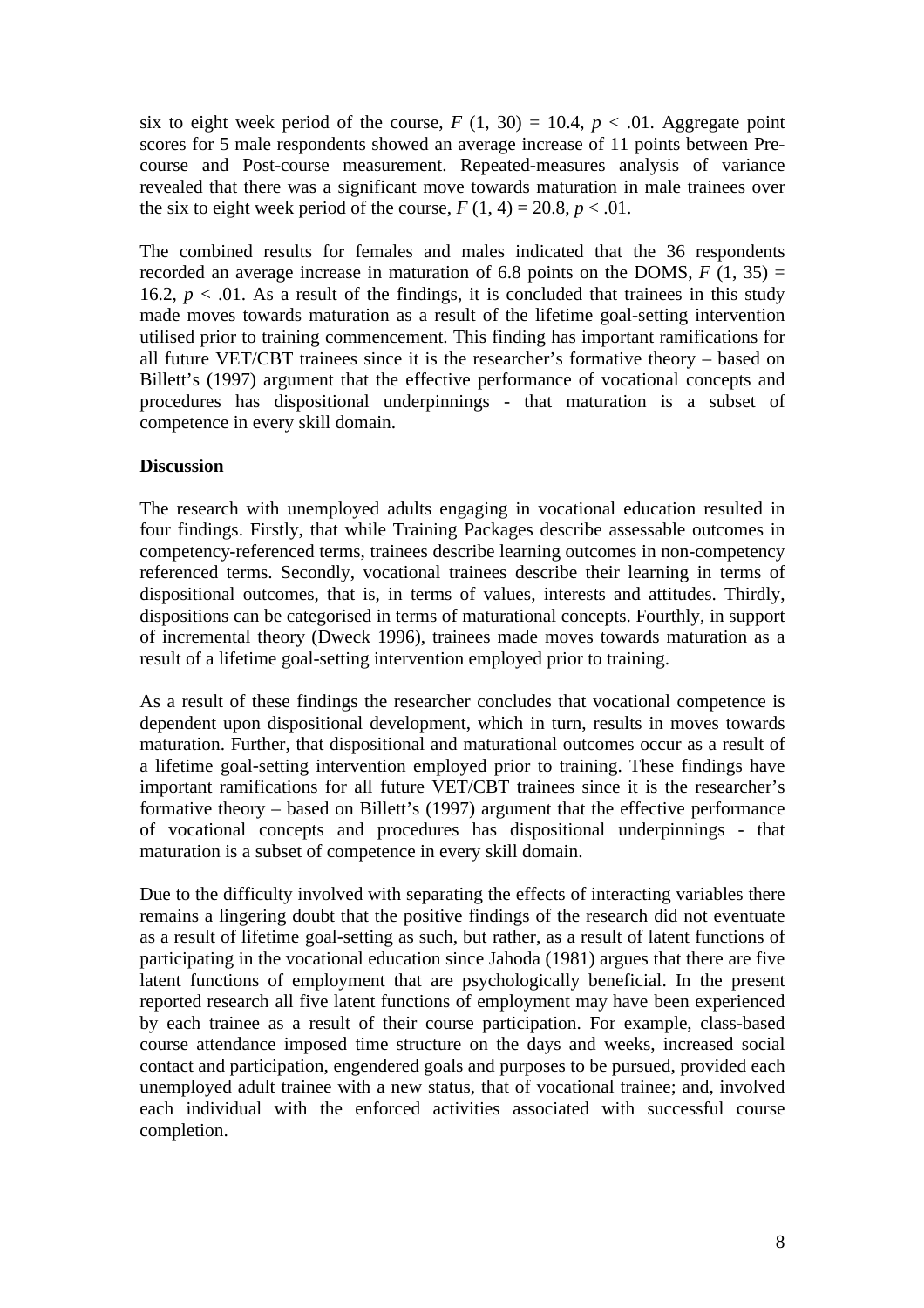In future research projects, the latent effects of course participation noted above will be explored. Also, the researcher plans to investigate the links between moves towards maturation for trainees and firstly, individual paradigm shift (Hill & McGowan 1999), secondly, double-loop learning (Argyris 1994), and thirdly, Engestrom's (1999) activity theory. In particular, the researcher is interested to explore the link between lifetime goal-setting and Engestrom's view that activity systems undergo expansive transformations when the object and motive of the activity 'are reconceptualized to embrace a wider horizon of possibilities than in the previous mode of the activity (Engestrom 1999, p. 5). Additionally, the agentic perspective of social cognitive theory (Bandura 2001) will be used to illustrate how vocational training and self-efficacy are linked to lifetime goal-setting as well as dispositional and maturational development outcomes.

### **References**

Anderson JR. 1982. Acquisition of cognitive skill. *Psychological Review* 89: 369-406 Appelbaum SH, & Hare A. 1996. Self-efficacy as a mediator of goal setting and performance. *Journal of Managerial Psychology* 11: 33-47

Argyris C. 1994. Good communication that blocks learning. *Harvard Business Review*: 77-85

Bandura A. 1991. *Self-regulation of motivation through anticipatory and selfregulatory mechanisms*. Presented at Nebraska symposium on motivation: Vol. 38. Perspectives on motivation, pp. 69-164, Lincoln, NE

Bandura A. 2001. Social cognitive theory: An agentic perspective. *Annual Review of Psychology* 52.

Baumeister RF. 1996. Self-regulation and ego threat: Motivated cognition, selfdeception, and destructive goal-setting. In *The psychology of action: Linking cognition and motivation to behaviour*, ed. PM Gollwitzer & JA Bargh, pp. 27-47. New York: The Guilford Press

Baumeister RF, Heatherton TF, & Tice DM 1993. When ego threats lead to selfregulation failure: Negative consequences of high self-esteem. *Journal of Personality and Social Psychology* 64: 141-56

Billett S. 1997. Dispositions, vocational knowledge and development: sources and consequences. *Australian and New Zealand Journal of Vocational Education Research* 5: 1-26

Billett S. 2001. *Learning in the workplace: Strategies for effective practice*. Crows Nest, Australia: Allen & Unwin

Cantor N, & Kihlstrom JF. 1987. *Personality and social intelligence*. Englewood Cliffs, NJ: Prentice Hall

DfEE. 1996. *Work-based learning*, The Stationery Office, Norwich Dweck CS. 1996. Implicit theories as organisers of goals and behaviour. In *The psychology of action: linking cognition and motivation to behaviour*, ed. PM

Gollwitzer & PM Bargh, pp. 287-312. New York: The Guilford Press

Dweck CS, & Elliott ES. 1983. Achievement motivation. In *Handbook of child psychology*, ed. EM Hetherington, pp. 643-91. New York: Wiley

Dymock D, & Gerber R. 2002. Unintegrated training: Exploring links between offand on-the-job learning. *Education and Training* 44: 23-30

Elliott ES, & Dweck CS. 1988. Goals: an approach to motivation and achievement. *Journal of Personality and Social Psychology* 53: 5-12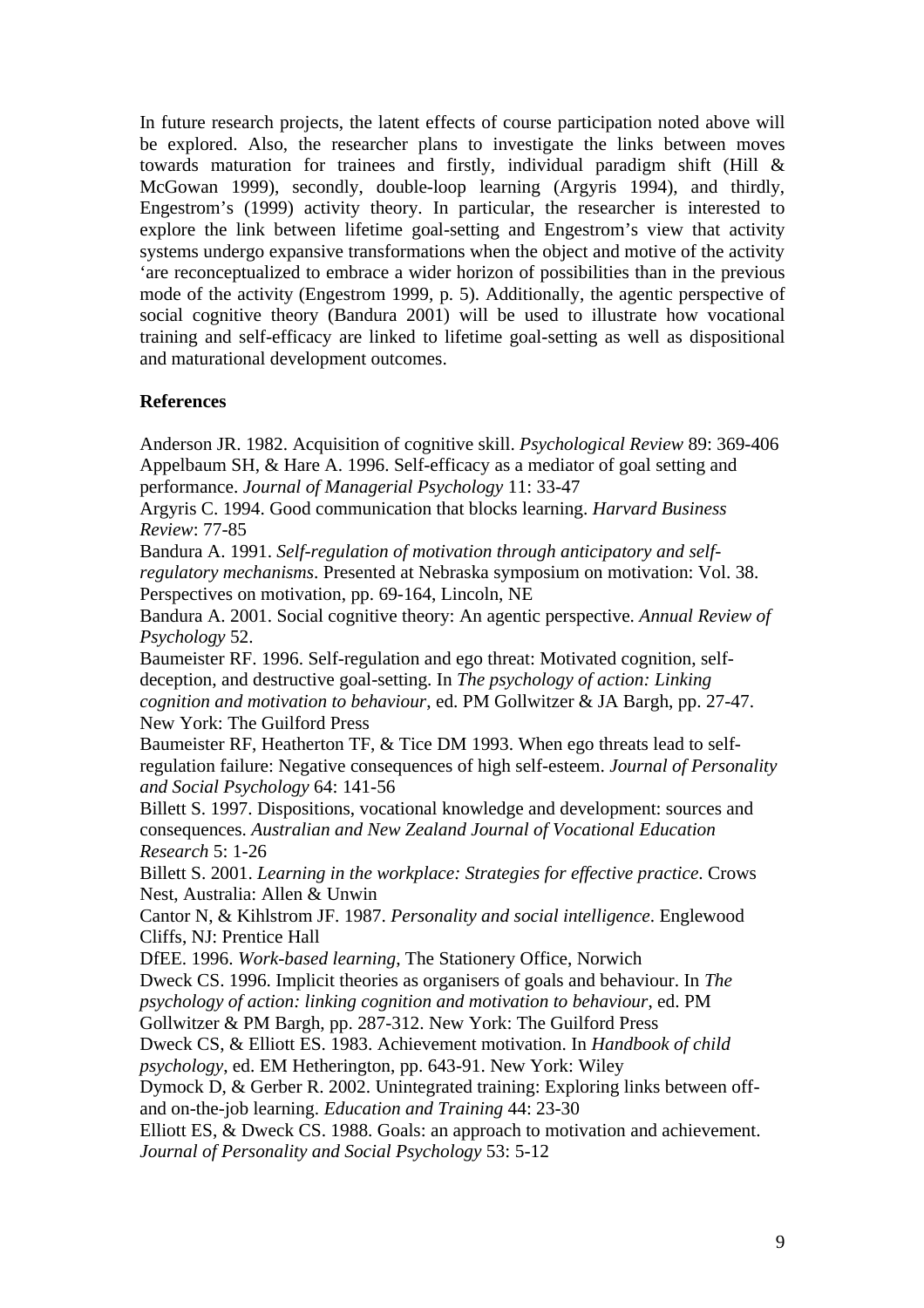Emmons RA. 1986. Personal strivings: an approach to personality and subjective well-being. *Journal of Personality and Social Psychology* 51: 1058-68

Engestrom Y. 1999. *Expansive learning at work: toward an activity-theoretical reconceptualisation*. Presented at 7th Annual International Conference on Post-Compulsory Education and Training, Gold Coast, Centre for Learning and Work Research

Gollwitzer PM. 1996. The volitional benefits of planning. In *The psychology of action: linking cognition and motivation to behaviour*, ed. PM Gollwitzer & JA Bargh, pp. 287-312. New York: The Guilford Press

Gravetter FJ, & Wallnau LB. 1996. *Statistics for the behavioural sciences.* New York: West Publishing Company.

Harris R. 1996. Reflections on the role of an evaluator. In *Qualitative research practice in adult education*, ed. PWB Neville. Ringwood: David Lovell Publishing Heath DH. 1977. *Maturity and competence: A transcultural view*. New York: Gardner Press

Hewitt RL. 1995. The nature of adult learning and effective training guidelines. In *The importance of learning styles: understanding the implications for learning, course design, and education*, ed. RR Sims & SJ Sims. London: Greenwood Press Higgins ET. 1996. Knowledge activation: accessibility, applicability, and salience. In *Social psychology: handbook of basic principles*, ed. ET Higgins & AW Kruglanski, pp. 133-68. New York: Guilford

Hill J, & McGowan P. 1999. Small business and enterprise development. *International Journal of Entrepreneurial Behaviour and Research* 5: 5-18 Jahoda M. 1981. Work, employment and unemployment: Values, theories and approaches in social research. *American Psychologist* 36: 184-91

James P. 2001. The double edge of competency training: contradictory discourses and lived experience. *Journal of Vocational Education and Training* 53: 301-23 Klinger E. 1975. Consequences of commitment to and disengagement from incentives. *Psychological Review* 82: 223-31

Knowles MS. 1970. *The modern practice of adult education: Andragogy versus pedagogy*. New York: Association Press

Knowles MS. 1990. *The adult learner: A neglected species*. London: Gulf Publishing Company

Knowles MS. 1996. *The modern practice of adult education: From pedagogy to andragogy*. Englewood Cliffs, New Jersey: Prentice Hall Regents

Kroth M, & Boverie P. 2000. Life mission and adult learning. *Adult Education Quarterly* 50: 134-49

Kruglanski AW. 1996. Goals as knowledge structures. In *The psychology of action: linking cognition and motivation to behaviour*, ed. PM Gollwitzer & JA Bargh, pp. 287-312. New York: The Guilford Press

Levinson DJ. 1986. A conception of adult development. *American Psychologist* 41: 3- 13

Little BR. 1983. Personal projects: a rationale and method for investigation. *Environment and Behaviour* 15: 273-309

Markus H, & Nurius P. 1986. Possible selves. *American Psychologist* 41: 954-69 Medin DL. 1989. Concepts and conceptual structure. *American Psychologist* 44: 1469-81

Meichenbaum. D., & Biemiller A. 1998. *Nurturing independent learners: helping students take charge of their learning*. Ontario: University of Toronto: Brookline Books